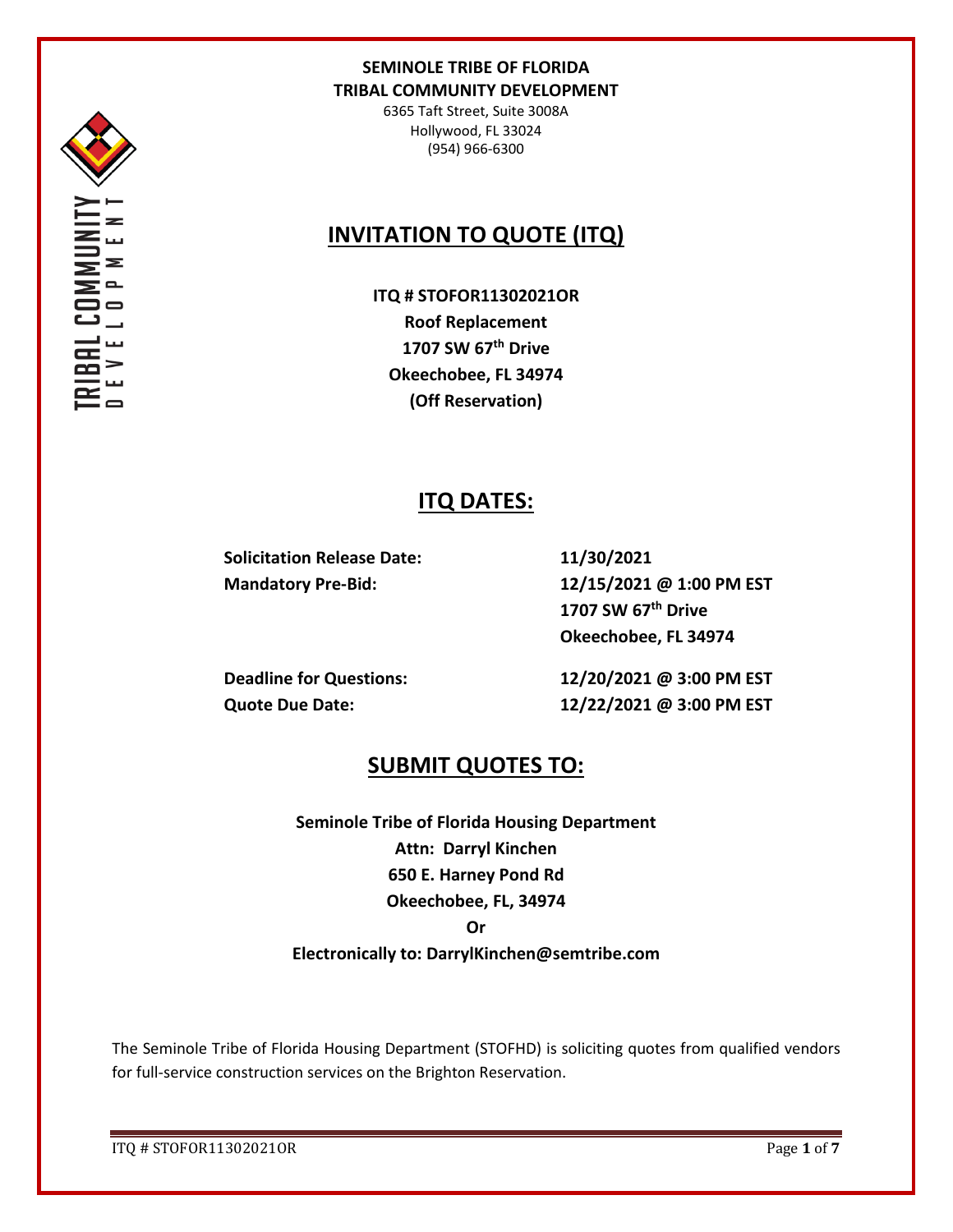6365 Taft Street, Suite 3008A Hollywood, FL 33024 (954) 966-6300

## **SECTION 1: INTRODUCTION AND INSTRUCTIONS**

#### **1.0 INTRODUCTION**

This ITQ provides prospective firms with sufficient information to enable them to prepare and submit quotes to the Seminole Tribe of Florida Housing Department (STOFHD) for The STOFHD is initiating this competitive ITQ to qualified Vendors who are in the business of providing General Contractor Services, capable of completing numerous job functions/services in a timely manner and therefore, seeks to enter into an Agreement with that Vendor.

#### **1.1 INSTRUCTIONS**

This Invitation To Quote (ITQ) contains the instructions governing the quotes to be submitted and the material to be included therein; as well as any mandatory requirements that must be met to be eligible for consideration. All requests for clarification and/or any additional questions regarding this ITQ must be submitted via email to: DarrylKinchen@semtribe.com

 Seminole Tribe of Florida Housing Department ATTN: **Darryl Kinchen**

 **650 E. Harney Pond Rd Okeechobee, FL, 34974**

A mandatory pre-bid meeting at the home is scheduled for **Wednesday, 12/15/2021 at 1:00 pm**

**Only those emailed or sealed quotes received in this Brighton Housing Department office on or before the Due Date and time will be eligible for consideration. Any quote received after the Due Date and time, regardless of the method of delivery, will be discarded**.

The STOFHD hereby notifies all bidders that if your quote is selected, you will be required to enter into a formal contract with the Seminole Tribe of Florida for the services you are bidding. You will also be required to meet all company vendor, insurance and certification requirements.

The STOFHD reserves the right to reject any or all quotes, to waive formalities or informalities, and to award contract, either in whole or in part. The right is also reserved to select minority vendors and/or vendors with tribal member ownership.

All quotes submitted become the property of STOFHD upon receipt. The content of all quotes shall be kept confidential.

ITQ # STOFOR11302021OR Page **2** of **7**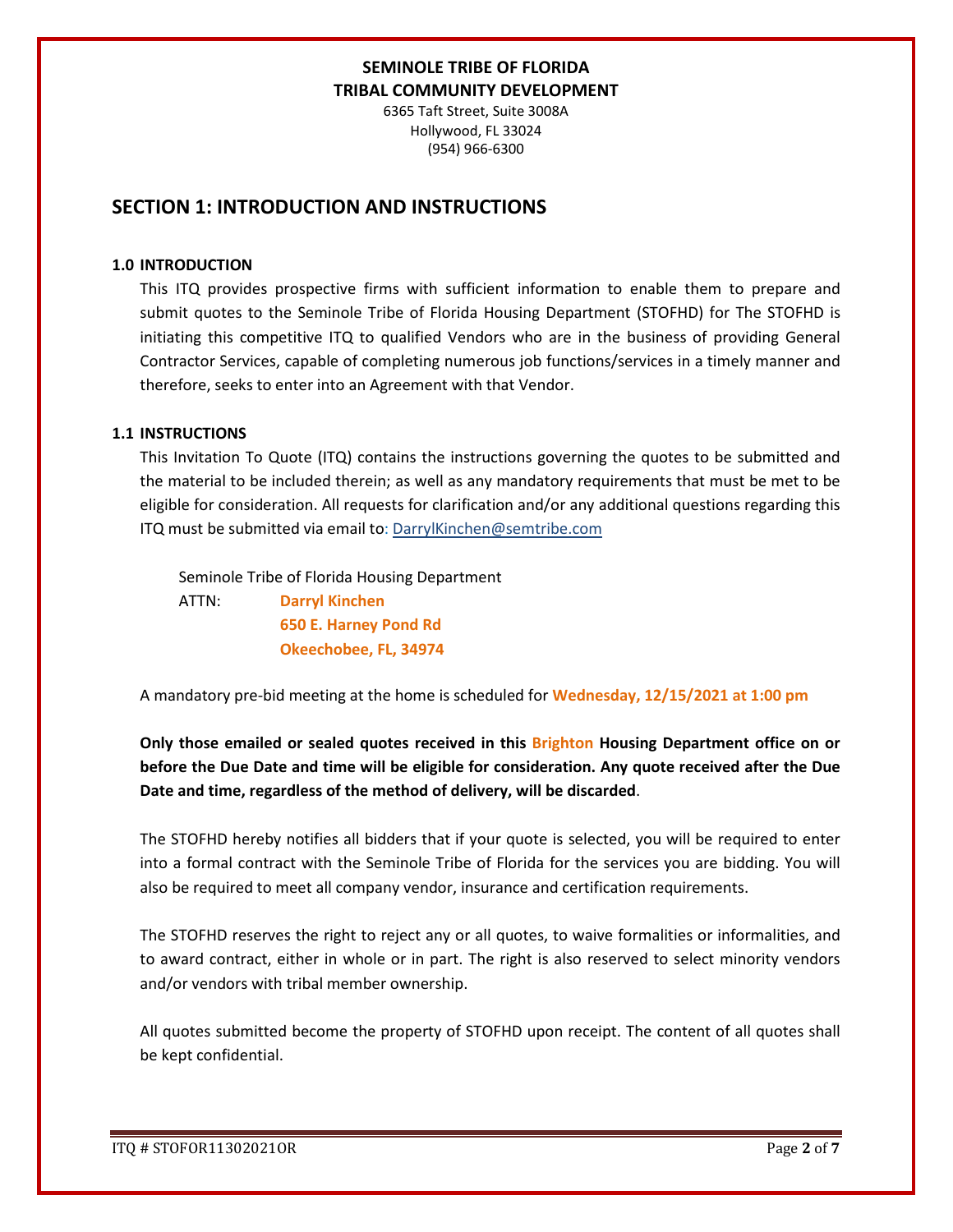6365 Taft Street, Suite 3008A Hollywood, FL 33024 (954) 966-6300

# **SECTION 2: GENERAL REQUIREMENTS**

### **2.0 OBJECTIVE**

The objective of this ITQ is to provide sufficient information to enable qualified Respondents to submit written quotes. This ITQ is neither a contractual offer nor a commitment to purchase any products or services. All information contained in the quote must be legible. Any and all corrections and or erasures must be initialed. **Each quote shall be signed in ink by an authorized representative of the respondent**. The contents of the quote submitted by the successful respondent of the ITQ may become part of the contract awarded as a result of this solicitation.

#### **2.1 SCOPE OF WORK (SOW)**

The Scope-of-Work ("SOW") contained in the Attachments describes the services expected for a Contractor to provide the STOFHD. Respondent must ensure that all such services contained in the SOW are provided for in every particular and shall meet or exceed the level of quality, availability, features, functionality, frequency, accuracy, and performance.

The silence of specifications or requirements as to any detail contained in this document or any of the attachments or exhibits, or the apparent omission from any specifications or requirements, or a detailed description concerning any point, shall be regarded as meaning that only the best commercial practices shall prevail and that only material and workmanship of the finest quality are to be used. All interpretations of the Scope of Work shall be made on the basis of this statement.

#### **2.3 NOTIFICATION**

Each respondent submitting a quote in response to this ITQ will be notified in writing as to acceptance or rejection of their quote. Release of notification letters should be within sixty (60) days of the quote submission date. STOFHD reserves the right to delay this action if it is deemed to be in the best interests of STOFHD.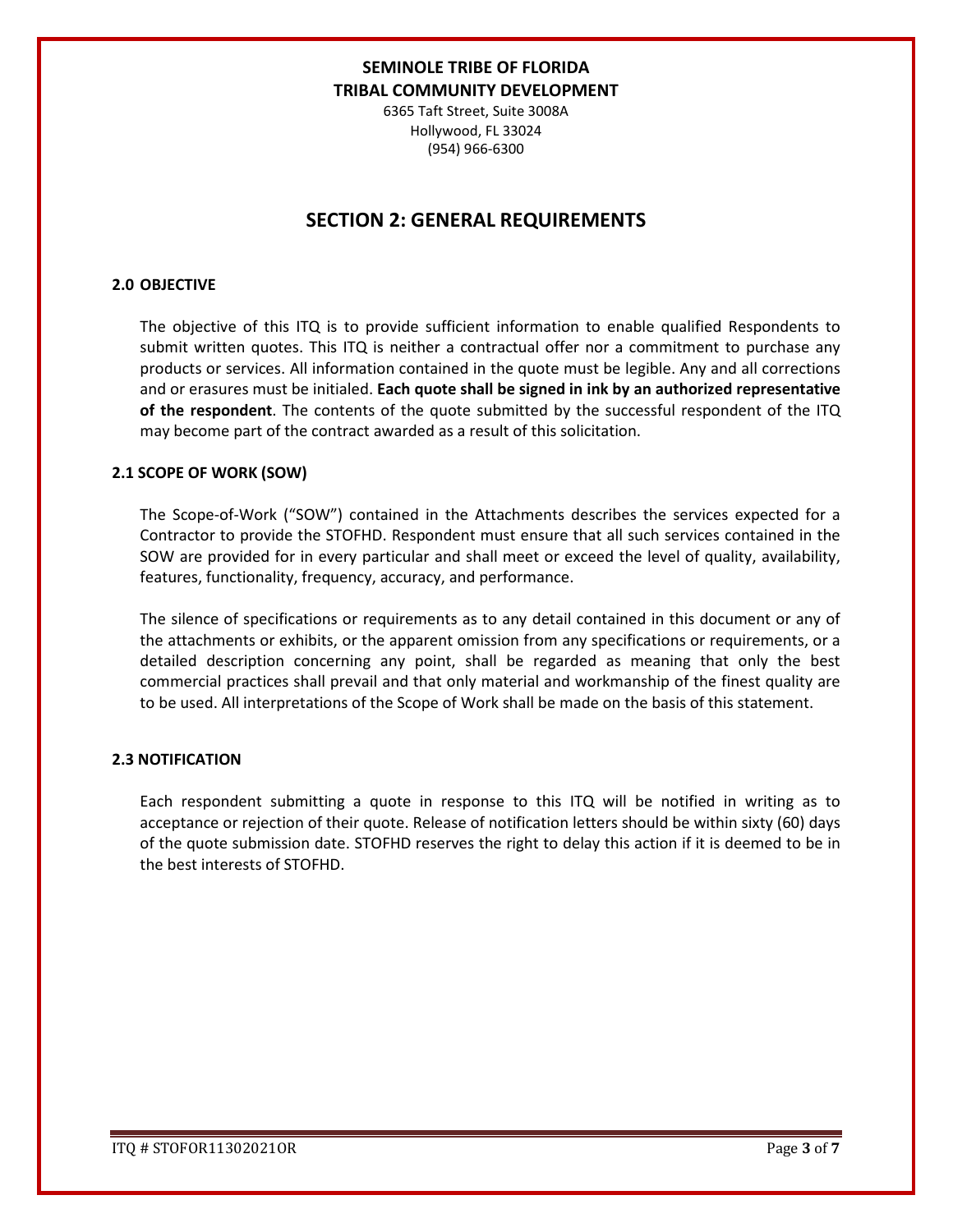6365 Taft Street, Suite 3008A Hollywood, FL 33024 (954) 966-6300

# **Housing Standardized Request for Repairs/Construction**

## **Bathroom:**

- All wood cabinets are required at all times, when like for like is stated if current cabinet is particle board, include in the bid the price to replace with all wood
- Dur-rock on walls in the shower or tub area
	- o All joints, corners and around windows must be sealed with red guard
	- o Extend the Dur-rock 2' on all sides beyond the shower or tub
- Shower floor mortar bed, no foam or any other products should be used
	- o Minimum 2-4% pre-slope
- Liner should be water tested for 24 hours
	- o Minimum 6 inches
- All floor tile should be slip/skid resistant
- Shower floor tile should be a maximum of 2x2 mesh
- Provide backing for all walls inside tub/shower area between 32" and 38"
- Faucets should be Kohler or Delta
- From shower diverter to shower head piping must be copper tubing and copper fittings o Secure the diverter and pipe fittings securely
- When tiling the walls extend 2 feet passed the shower or tub
- ADA bathroom the entire bathroom must be tile a minimum of 4 feet
- All toilets must be Kohler highline
- All exhaust must be vented through the roof or soffit
	- o The exhaust fan and light for the bathroom must be on the same switch
- All paint must be high gloss

### **Kitchen:**

- All wood cabinets are required at all times, when like for like is stated if current cabinet is particle board, include in the bid the price to replace with all wood.
- All sinks should be deep double drop in sinks
- Faucets should be Delta with a pull out spray hose
- Moisture resistant (purple) drywall
- Cabinet screws should be a minimum of  $2 \frac{1}{2}$  inches
	- o Efforts should be made to find a stud
- If drywall is removed from floor to ceiling, blocking must be provided for upper and lower cabinets

All microwave and kitchen hoods must be exhausted outside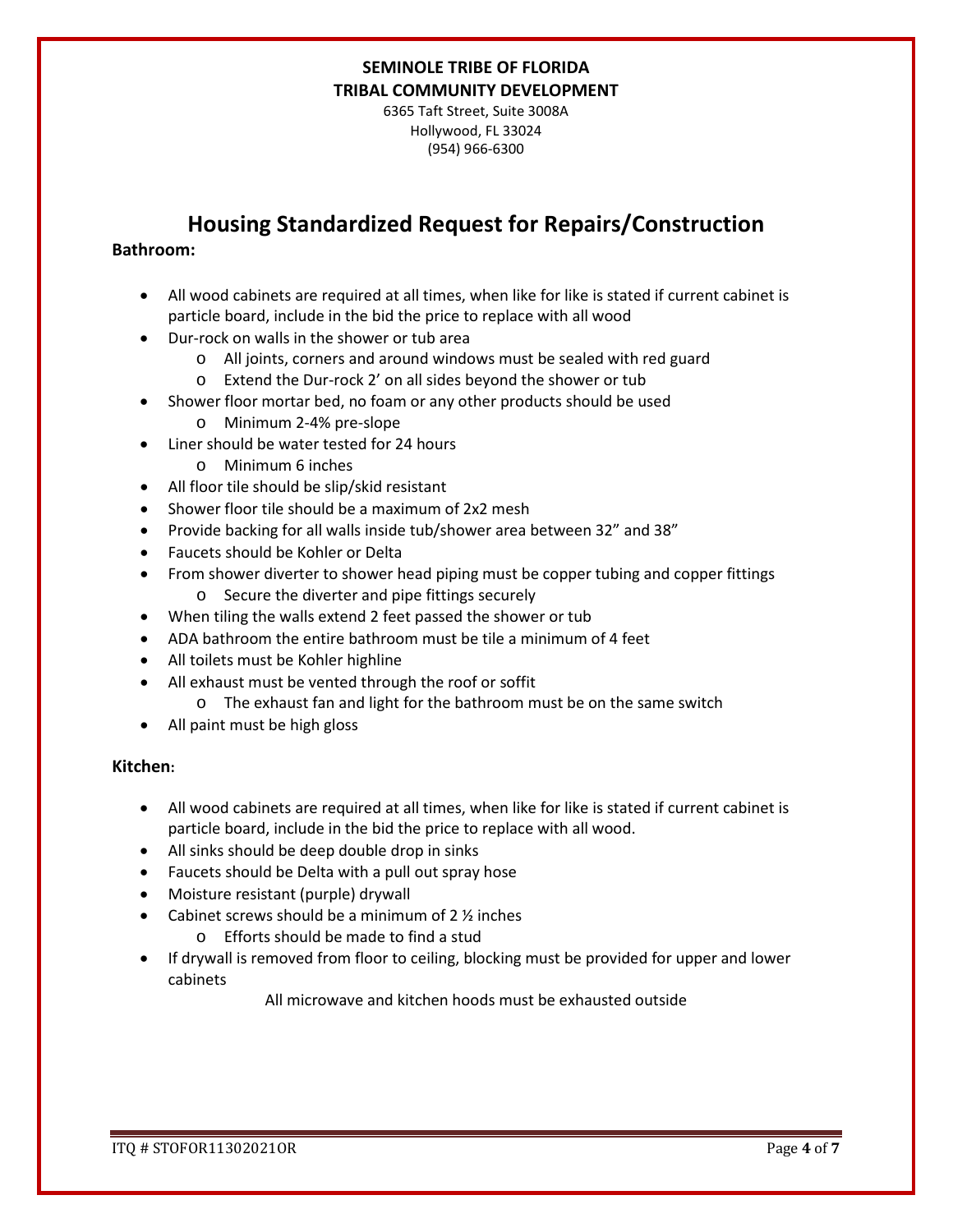6365 Taft Street, Suite 3008A Hollywood, FL 33024 (954) 966-6300

### **Mechanical/HVAC:**

- All AC units must be installed on a metal stand with a secondary pan and connect float switch
- A primary float switch must be installed and connected
- When replacing duct work all joints and seams must be taped and mastic
- All new HVAC units must be a minimum of 16 seer
- All flexible ducts must be a minimum of R8 R-value
- All disconnects should be the pull type non-fuse
- Rheem, Goodman, Night and Day units preferred
- Caulk around all AC vents
- Keyed lockout caps must be on all units

### **Water Heaters:**

- GE brand, replaced like for like gallon size
- Drain pan required
- TRV piped to the outside
- All water heaters should have a separate shut off switch
- New code required Energy conservation code chapter 4
- Heat traps are mandatory

### **General Notes:**

- Schedules must be submitted with all bids and updated any time there is a change
- Contractors are expected to work Monday-Friday, 8:00am-5:00pm unless otherwise specified by the project manager
- When installing new drywall in bedroom, living room etc., backing must be provided for TV's being mounted on the wall
- Place a chase and an outlet at the same area where backing is located
- Seal all recess lighting, caulk the lights to the ceiling
- Caulk around all exterior lights
- All exterior light fixtures must be LED
- Any penetration that are made through the wall to the exterior must be caulked or sealed
- Any new gutters must have leaf guard
- Any roof repairs/replacement must follow Miami-Dade standards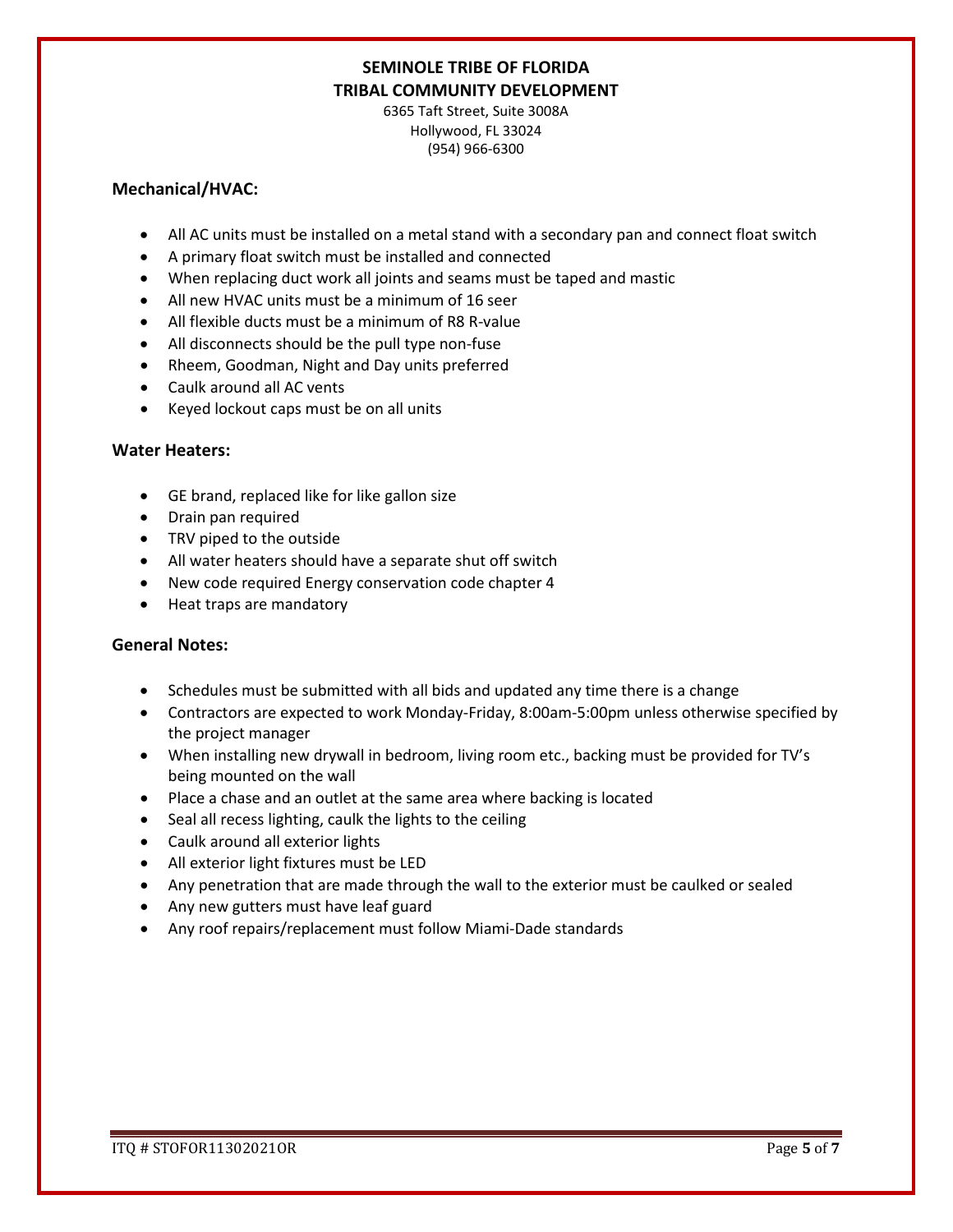6365 Taft Street, Suite 3008A Hollywood, FL 33024 (954) 966-6300

# **Scope of work Roof Replacement**

- Supply all labor and materials.
- All materials being installed shall be of equivalent make/model to the original material being removed. (Unless it has first been approved by the Housing Department)
- All work performed shall be as per code(s).
- **Schedule of Values and proposed Schedule shall be submitted with proposals.**
- Supply all drawings/prints and any other documentation needed by the Building Department.
- Clean up jobsite daily and before the final inspection of the completed job.
- Call the Building Department & Housing Department for all inspections, before and during the installation process. (Darryl Kinchen 954-279-4784)
- Contact Housing Department for final inspection, prior to leaving the jobsite.

## **General**

- Remove and Replace existing roof materials Like for Like and shall provide color samples for TM selection of roof shingles.
- Contractor shall remove gutters, aluminum fascia, & soffit as needed to inspect and replace any rotten fascia. Reinstallation included, damaged materials during removal is the responsibility of the contractor.
- Contractor shall install all materials per Florida Building Codes HVHZ latest edition.
- Deck, Fascia, & Soffit Replacement cost shall be included in this ITQ.
- Contractor shall install underlayment, eave drip, flashings, lead stacks, goose neck vents, and shingles per Florida Building Code HVHZ latest edition.
- Contractor shall drag magnetic devise to pick up all nails or fasteners around perimeter of building.
- Remove and dispose debris from the job site. Clean work and affected areas.
- **Contractor shall provide Alternate for 26guage Galvalume finish, Gulf Rib Metal Roof System**

## **Contractor/Vendor Requirements:**

- It is the contractor's responsibility to obtain any and all permits required to perform the task listed in the above Scope of Work.
- A schedule must be provided before a PO will be requested.
- Send all invoices to [invoices@semtribe.com](mailto:invoices@semtribe.com) and copy project manager. DO NOT attempt process invoices through the Housing Department.

ITQ # STOFOR11302021OR Page **6** of **7**